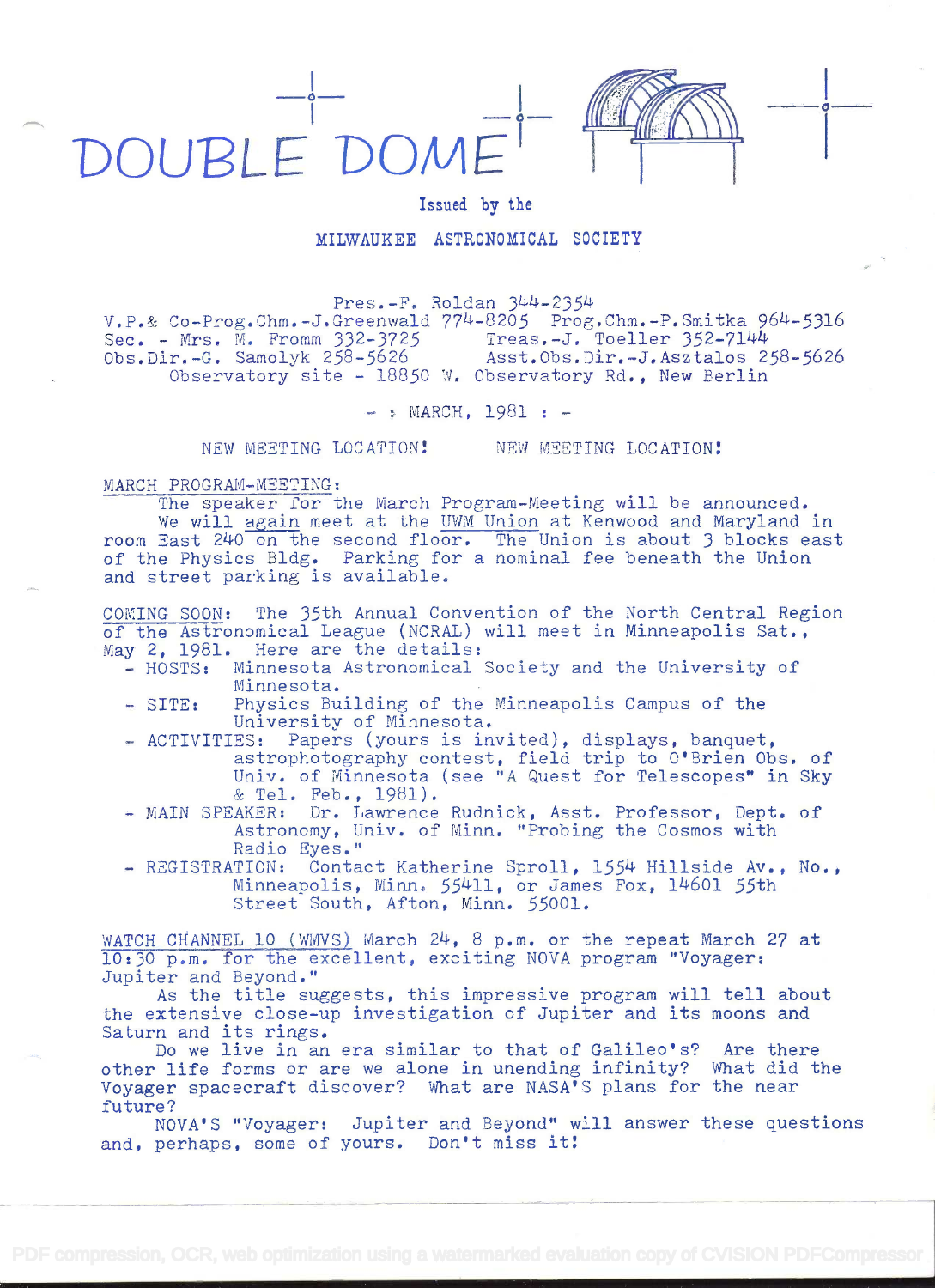GOOD SHOW! MAS Member Frank Levar informs us of a 45 minute slide show to be presented in Room 208 of the Oak Creek Sr. High School Planetarium, March 17 at 3:15 p.m. and again March 20 at 7 and 8 p.m. The planetarium is located at 340 E. Puetz Rd., Oak Creek (east of Howell and Puetz Rd.). Park on the west side of the school, use west entrance to the planetarium.

The three-quarter hour presentation is based on "Cosmos", and is narrated by a tape by Carl Sagan. Special effects will augment this superb program recently aired in its entirety on TV. Admission: Children under 12 free, adults 50 cents.

OBSERVATORY MEETING: ALL members are invited to meet at the obser

vatory Wed., April 1, at 7:30 p.m.<br>This meeting will concentrate on our new members (and others)

This meeting will concentrate on our new members (and others)<br>who want to learn how to use telescopes.<br>Response to these general meetings has not been overwhelming,

so the Board has decided to change the name from "Staff Meeting" to "Observatory Meeting" figuring that "Staff" connoted they were for a special group. Not true. Everyone is invited. It's another Society benefit for you to use. Bring your equipment if you like.

HELP! The observatory buildings and site have bravely withstood another winter. Now we've got to get busy out there for two reasons:

1 - Old man winter will soon be leaving and we must clean up after him inside and out.

<sup>2</sup>- To get ready for National Astronomy Day, May 9. Please help out if you can on Sat. morning, April 4, from 10 to 12. Bring cleaning equipment-vacuums, buckets, ambition.

26" (66cm) TELESCOPE NEWS: There will be a 26" Telescope meeting Sunday afternoon, March 15, 2 p.m. at Gerry Samolyk's home at 411 N. 61st St. Anyone interested in joining one of the 26" comwith we case but impone interested in germing one or of

The 26" observatory window is nearly completed. Discussion is The 26" observatory window is nearly completed. Discussion is centering on several ideas for the dome. Maybe you've got some!

FOR SALE: Six inch f8 Newtonian reflector. Tube is in fair condition, equitorial mount and drive in very good condition.  $1/4$ " and  $1/2$ " focal length eyepieces,  $2X-3X$  Barlow lens. \$200 takes all.

\* \* \*

Quantum 6, rarely used, perfect condition. 20mm eyepiece, dew cap, complete outfit, Price ;2,000. Selling for much less than new price. Will consider offers. Please call Mark Adams at 543-1054 between 9-10 p.m.

NEW MEMBERS: Meet and greet Fred Antonich, Milwaukee; Rick Densing,<br>Brookfield; Michael Manning, Waukesha; Julian Peterson, Sussex; Bruce Wells and wife Gloria; Ixonia, Everyone will be introduced at the March meeting.

THE BOARD WILL MEET Fri., March 27, 7:30 p.m., at the home of John Geraci, 2545 N. 40th St. (442-2736). Spouses are welcome.